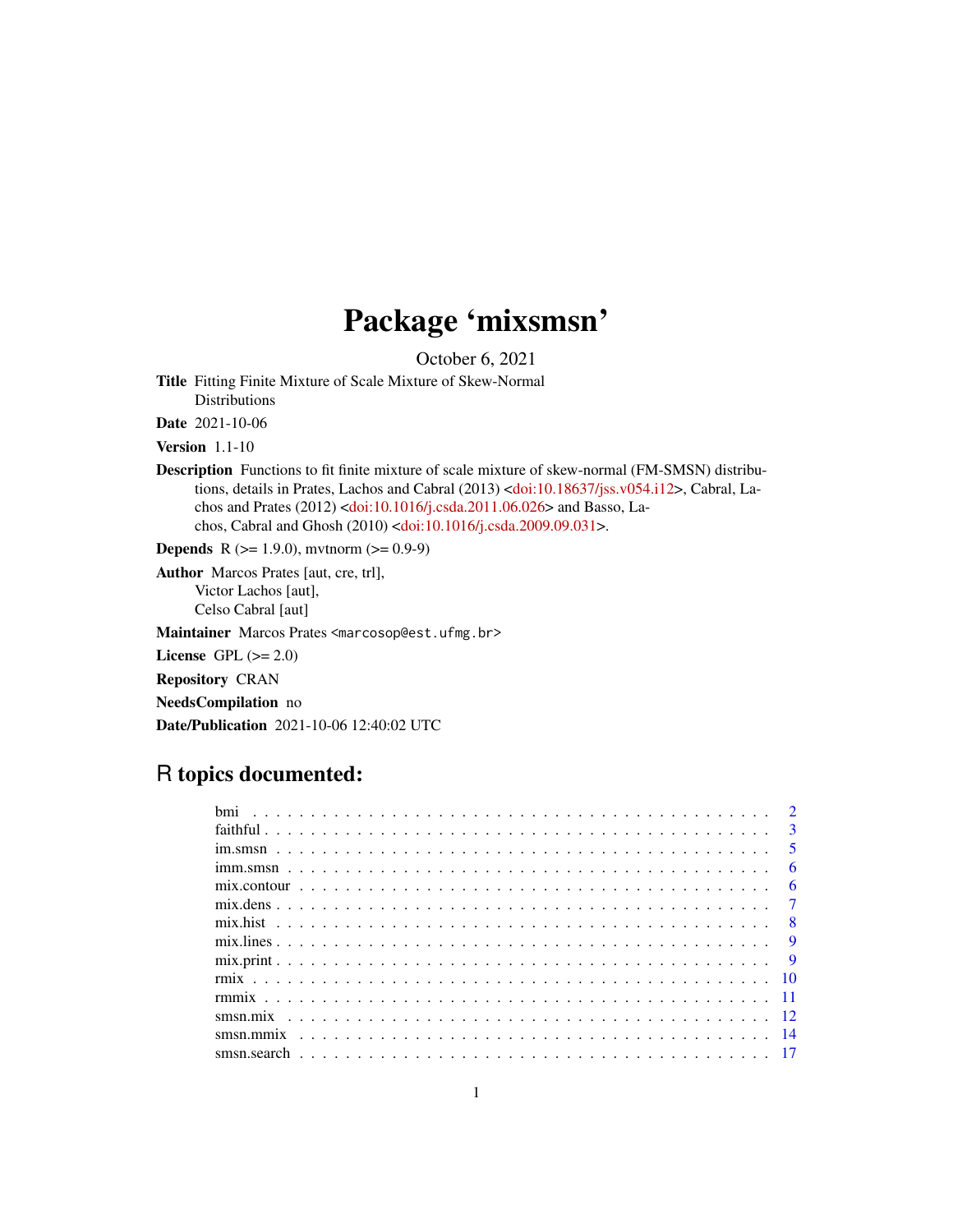### <span id="page-1-0"></span>**Index** 2008 **Index** 2008 **Index**

bmi *Body Mass Index*

#### Description

The data set has the measure of the Body Mass Index (bmi) for 2107 people.

### Usage

data(bmi)

### Format

A data frame with 2107 observations of bmi

### Source

Rodrigo M. Basso, Victor H. Lachos, Celso R. B. Cabral, Pulak Ghosh (2009). "Robust mixture modeling based on scale mixtures of skew-normal distributions". *Computational Statistics and Data Analysis* (in press). doi: 10.1016/j.csda.2009.09.031

### References

Marcos Oliveira Prates, Celso Romulo Barbosa Cabral, Victor Hugo Lachos (2013)."mixsmsn: Fitting Finite Mixture of Scale Mixture of Skew-Normal Distributions". Journal of Statistical Software, 54(12), 1-20., URL https://doi.org/10.18637/jss.v054.i12.

```
## Not run:
data(bmi)
y <-bmi$bmi
hist(y,breaks=40)
## Maximum likelihood estimaton (MLE) with generated values
bmi.analysis <- smsn.mix(y, nu = 3, g = 2, get.init = TRUE, criteria = TRUE,
                         group = TRUE, calc.im=TRUE)
mix.hist(y,bmi.analysis)
## Passing initial values to MLE
mu1 <- 20; mu2 <- 35
sigma2.1 <- 9; sigma2.2 <- 9;
lambda1 <- 0; lambda2 <- 0;
pii<- c(0.5,0.5)
mu < -c(mu1,mu2)
sigma2 <- c(sigma2.1,sigma2.2)
```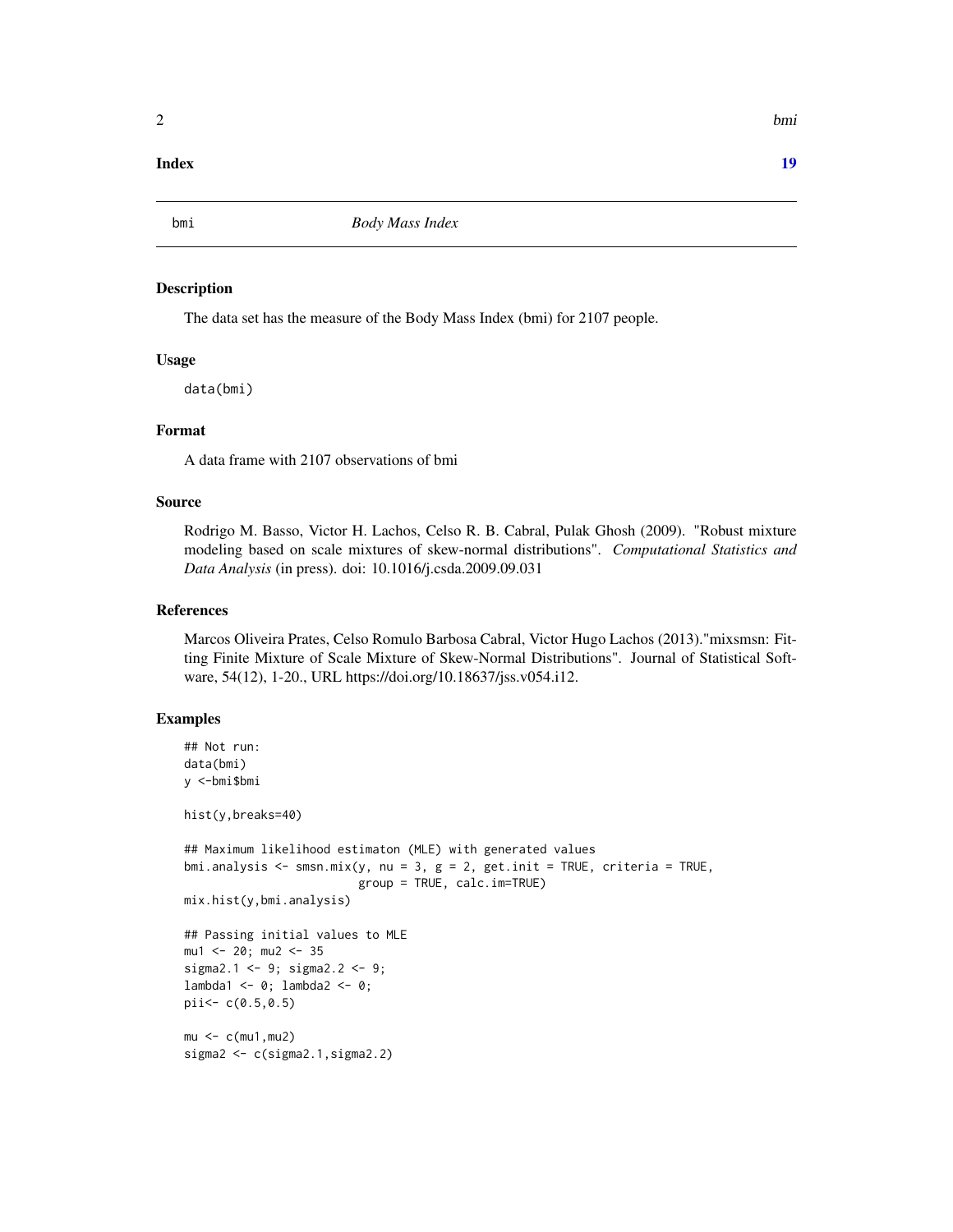#### <span id="page-2-0"></span>faithful 3

```
shape <- c(lambda1,lambda2)
bmi.analysis \leq smsn.mix(y, nu = 3, mu, sigma2, shape, pii, get.init = FALSE,
                         criteria = TRUE, group = TRUE, calc.im=FALSE)
mix.hist(y,bmi.analysis)
## Calculate the information matrix (when the calc.im option in smsn.mix is set FALSE)
bmi.im <- im.smsn(y, bmi.analysis)
## Search for the best number of clusters from g=1 to g=5
bmi.analysis \leq smsn.search(y, nu = 3, g.min = 1, g.max=5)
mix.hist(y,bmi.analysis$best.model)
## End(Not run)
```
faithful *Old Faithful Geyser Data*

#### **Description**

Waiting time between eruptions and the duration of the eruption for the Old Faithful geyser in Yellowstone National Park, Wyoming, USA.

#### Usage

data(faithful)

### Format

A data frame with 272 observations on 2 variables (p=2)

#### Source

H?rdle, W. (1991) "Smoothing Techniques with Implementation in S". *New York: Springer*.

Azzalini, A. and Bowman, A. W. (1990). "A look at some data on the Old Faithful geyser". *Applied Statistics* 39, 357–365.

### References

Marcos Oliveira Prates, Celso Romulo Barbosa Cabral, Victor Hugo Lachos (2013)."mixsmsn: Fitting Finite Mixture of Scale Mixture of Skew-Normal Distributions". Journal of Statistical Software, 54(12), 1-20., URL https://doi.org/10.18637/jss.v054.i12.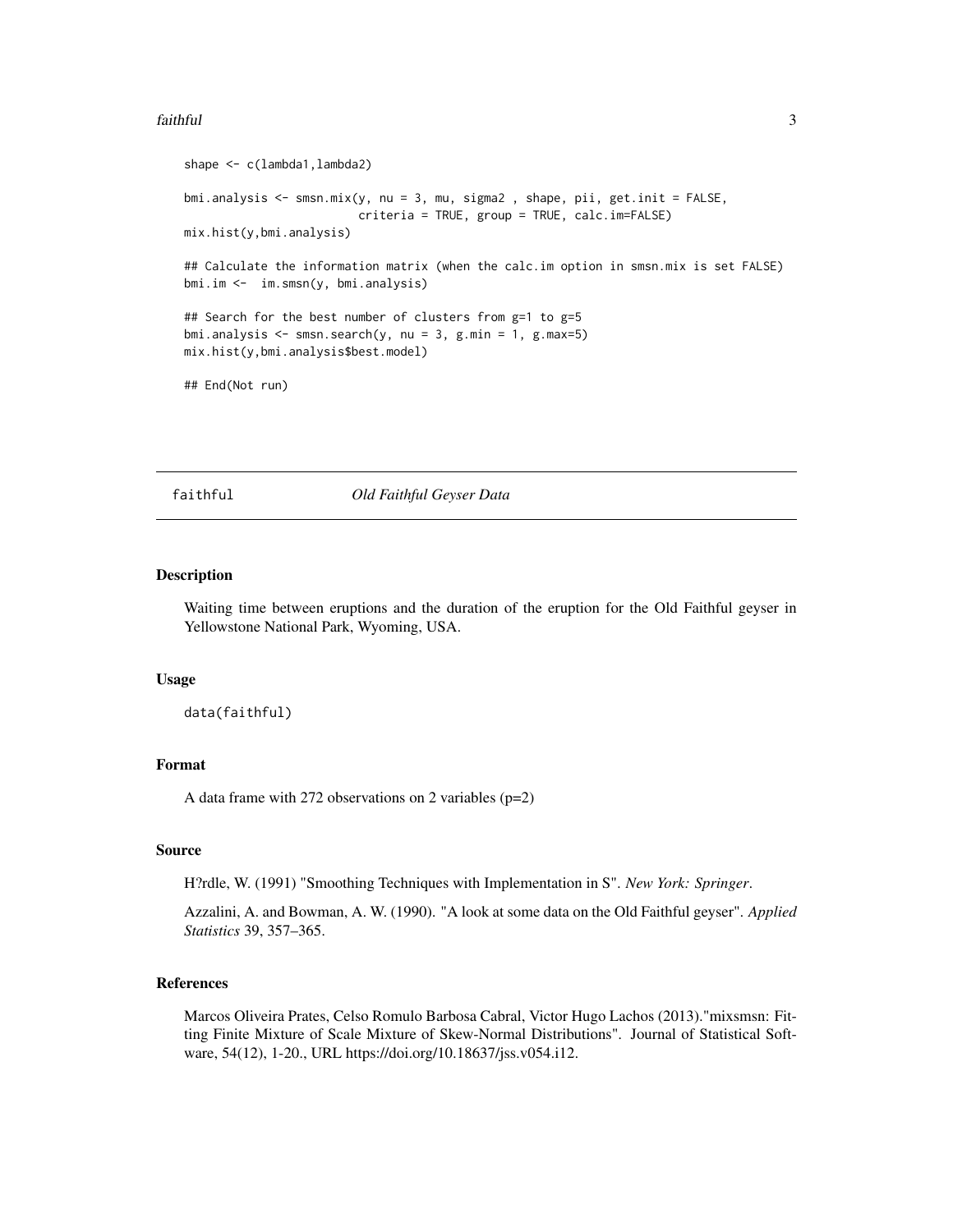```
## Not run:
data(faithful)
## Maximum likelihood estimaton (MLE) for the multivariate FM-SMSN distribution
## with generated values
## Normal
Norm.analysis <- smsn.mmix(faithful, nu=3, g=2, get.init = TRUE, criteria = TRUE,
                           group = TRUE, family = "Normal")
mix.contour(faithful,Norm.analysis,x.min=1,x.max=1,y.min=15,y.max=10,
            levels = c(0.1, 0.015, 0.005, 0.0009, 0.00015))
## Calculate the information matrix (when the calc.im option in smsn.mmix is set FALSE)
Norm.im <- imm.smsn(faithful, Norm.analysis)
## Skew-Normal
Snorm.analysis <- smsn.mmix(faithful, nu=3, g=2, get.init = TRUE, criteria = TRUE,
                           group = TRUE, family = "Skew.normal")
mix.contour(faithful,Snorm.analysis,x.min=1,x.max=1,y.min=15,y.max=10,
            levels = c(0.1, 0.015, 0.005, 0.0009, 0.00015))
## Calculate the information matrix (when the calc.im option in smsn.mmix is set FALSE)
Snorm.im <- imm.smsn(faithful, Snorm.analysis)
## Skew-t
St.analysis <- smsn.mmix(faithful, nu=3, g=2, get.init = TRUE, criteria = TRUE,
                           group = TRUE, family = "Skew.t")mix.contour(faithful,St.analysis,x.min=1,x.max=1,y.min=15,y.max=10,
            levels = c(0.1, 0.015, 0.005, 0.0009, 0.00015))## Calculate the information matrix (when the calc.im option in smsn.mmix is set FALSE)
St.im <- imm.smsn(faithful, St.analysis)
## Passing initial values to MLE and automaticaly calculate the information matrix
mu1 < -c(5, 77)Sigma1 <- matrix(c(0.18, 0.60, 0.60, 41), 2,2)
shape1 <- c(0.69, 0.64)mu2 < -c(2,52)Sigma2 <- matrix(c(0.15,1.15,1.15,40), 2,2)
shape2 <- c(4.3, 2.7)pii<-c(0.65,0.35)
mu < - list(mu1, mu2)
Sigma <- list(Sigma1, Sigma2)
shape <- list(shape1,shape2)
Snorm.analysis <- smsn.mmix(faithful, nu=3, mu=mu, Sigma=Sigma, shape=shape, pii=pii,
                            g=2, get.init = FALSE, group = TRUE,family = "Skew.normal", calc.im=TRUE)
```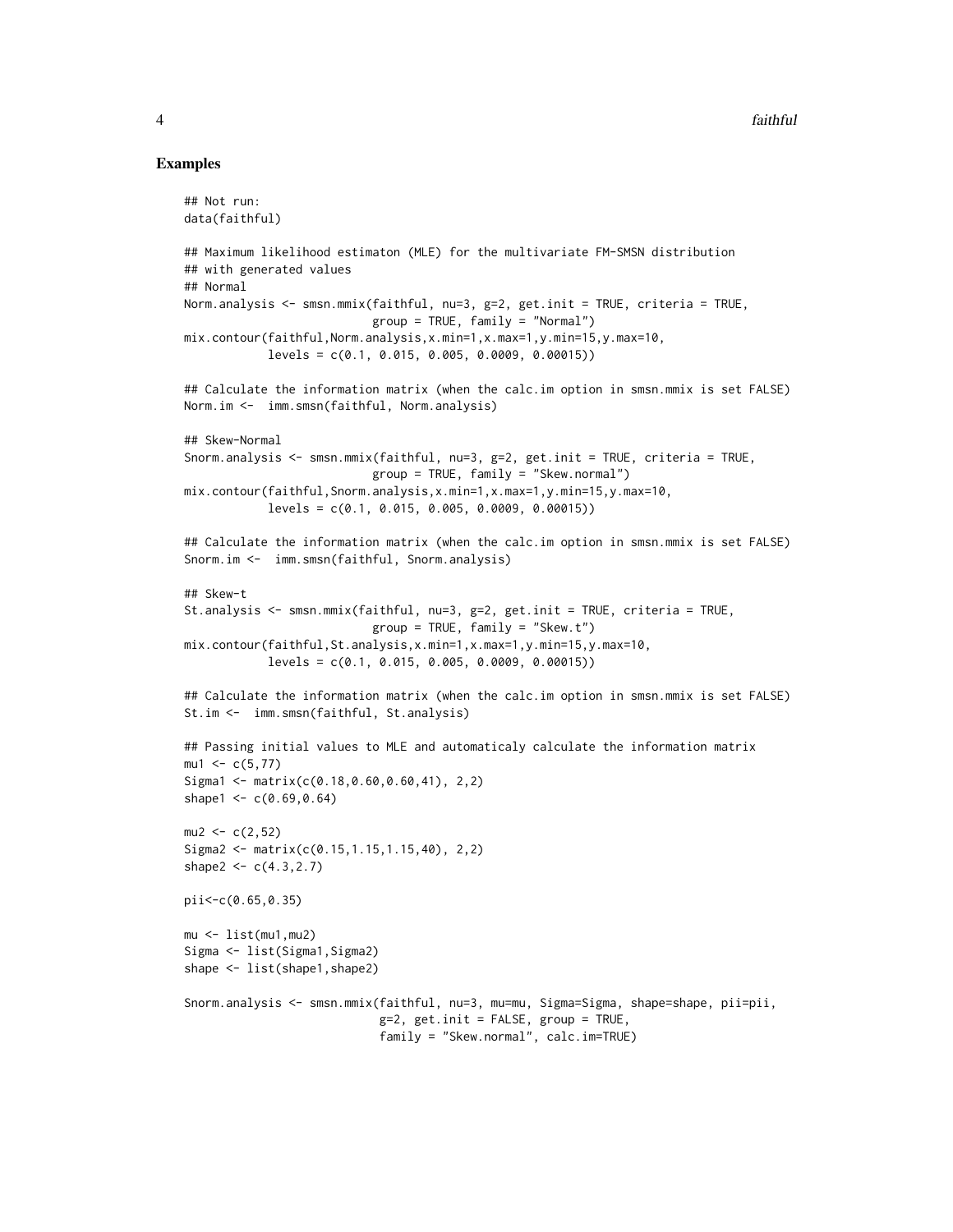#### <span id="page-4-0"></span>im.smsn 5

```
mix.contour(faithful,Snorm.analysis,x.min=1,x.max=1,y.min=15,y.max=10,
            levels = c(0.1, 0.015, 0.005, 0.0009, 0.00015))
## Search for the best number of clusters from g=1 to g=3
faithful.analysis <- smsn.search(faithful, nu = 3, g.min = 1, g.max=3)
mix.contour(faithful,faithful.analysis$best.model,x.min=1,x.max=1,
            y.min=15,y.max=10,levels = c(0.1, 0.015, 0.005, 0.0009,
            0.00015))
```
## End(Not run)

<span id="page-4-1"></span>im.smsn *Information matrix*

### Description

Calculate the information matrix of returned analysis based on the model family choice (univariate  $case, p=1$ ).

#### Usage

im.smsn(y, model)

#### Arguments

| y     | the response vector             |
|-------|---------------------------------|
| model | a variable returned by smsn.mix |

### Value

Estimate the Information Matrix of the parameters.

#### Author(s)

Marcos Prates <marcosop@est.ufmg.br>, Victor Lachos <hlachos@ime.unicamp.br> and Celso Cabral <celsoromulo@gmail.com>

### See Also

[smsn.mix](#page-11-1)

#### Examples

## see \code{\link{bmi}}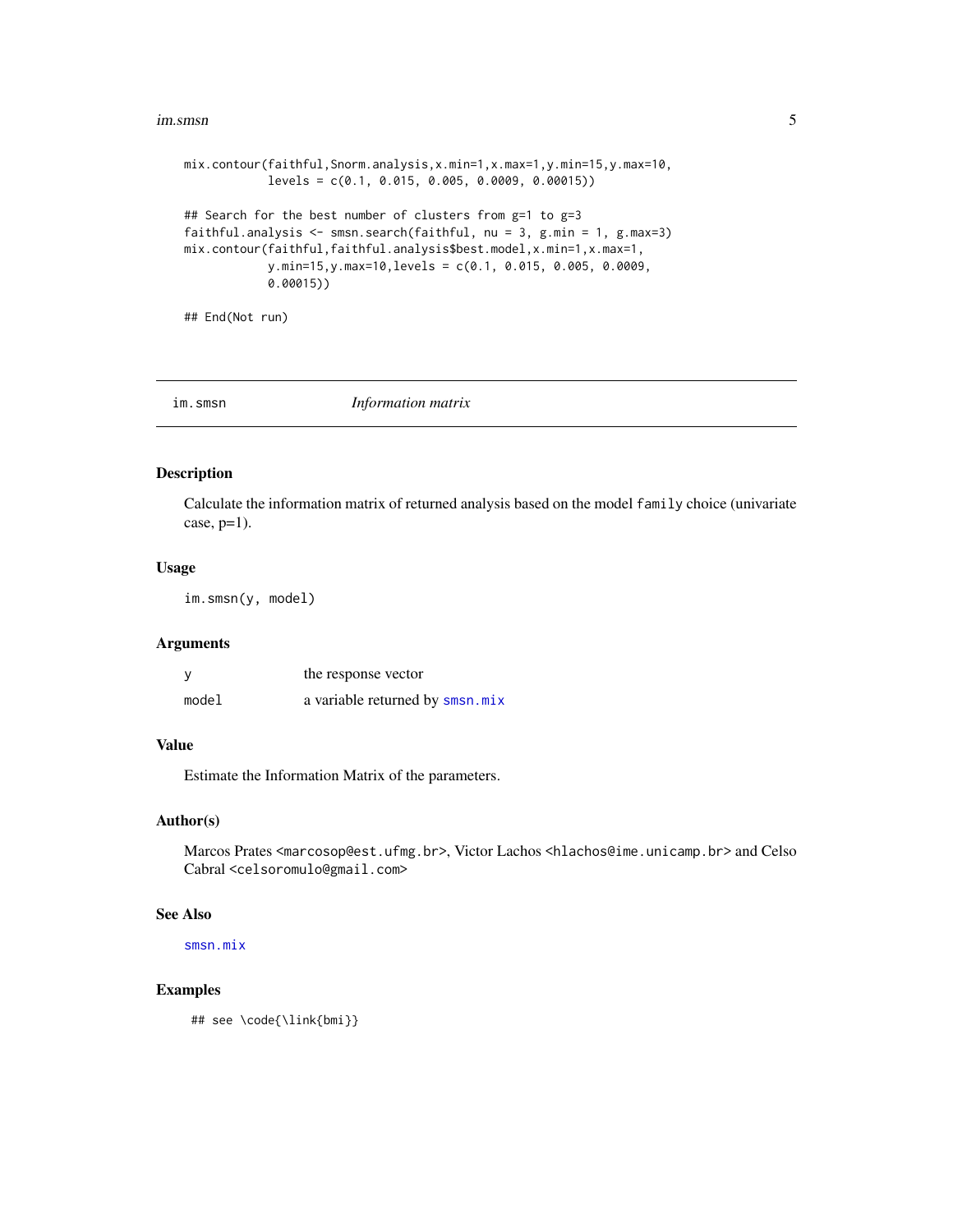<span id="page-5-0"></span>

Calculate the information matrix of returned analysis based on the model family choice (multivariate case, p>=2).

### Usage

imm.smsn(y, model)

### Arguments

| у     | the response vector $(p>2)$      |
|-------|----------------------------------|
| model | a variable returned by smsn.mmix |

### Value

Estimate the Information Matrix of the parameters. Note: In the Information Matrix the scale parameters estimates are relative to the entries of square root matrix of Sigma.

### Author(s)

Marcos Prates <marcosop@est.ufmg.br>, Victor Lachos <hlachos@ime.unicamp.br> and Celso Cabral <celsoromulo@gmail.com>

### See Also

[smsn.mmix](#page-13-1)

### Examples

```
## see \code{\link{faithful}}
```
<span id="page-5-1"></span>mix.contour *Print the selected groups with contours*

### Description

Plot the contour of the observations with the group selection.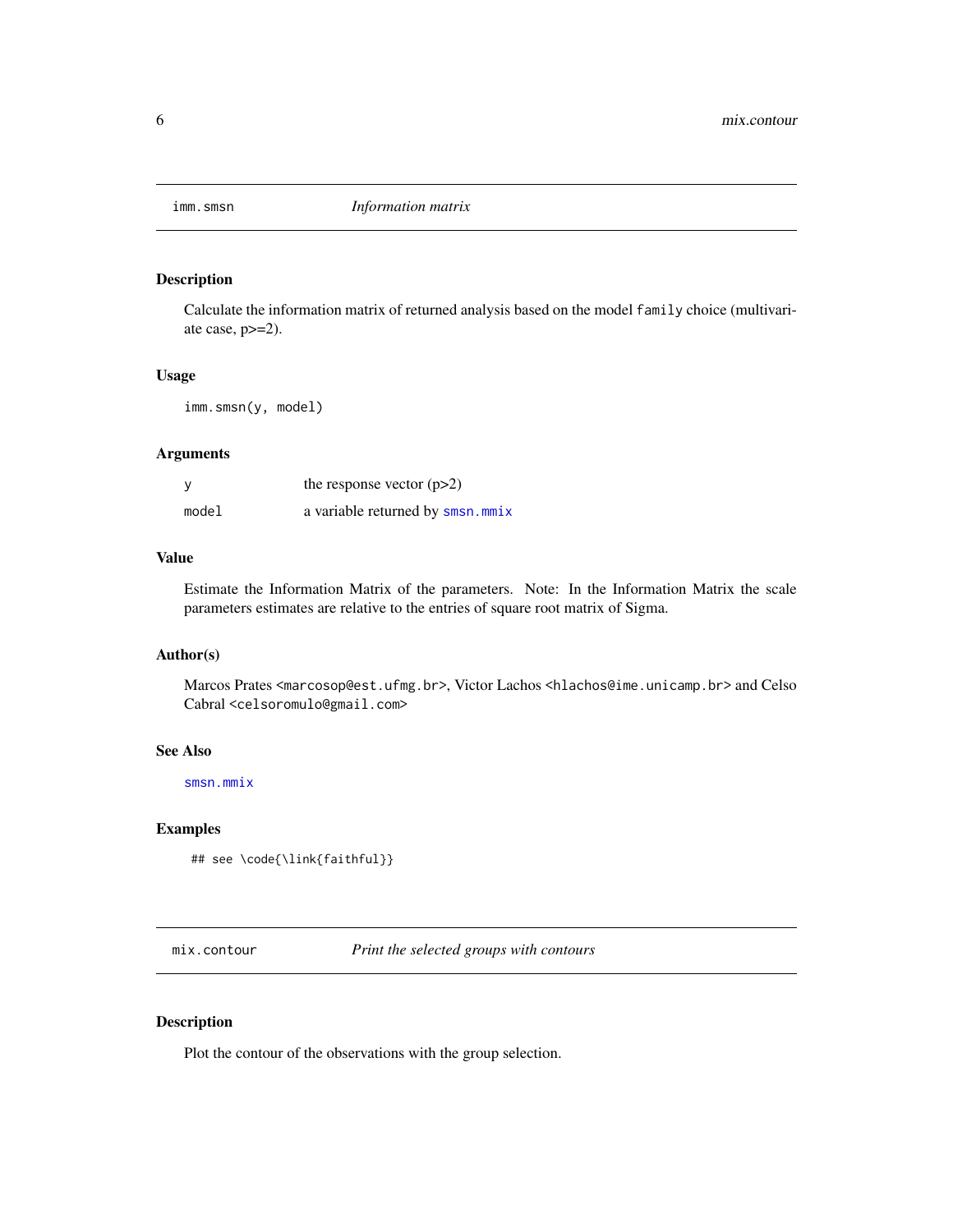#### <span id="page-6-0"></span>mix.dens 7

### Usage

```
mix.contour(y, model,
            slice=100, ncontour=10,
            x.min=1, x.max=1,
            y.min=1,y.max=1,
            ...)
```
### Arguments

| the response matrix (dimension nx2)                              |
|------------------------------------------------------------------|
| a variable returned by smsn.mmix                                 |
| number of slices in the sequence the contour                     |
| number of contours to be ploted                                  |
| value to be subtracted of the smallest observation in the x-axis |
| value to be added of the biggest observation in the x-axis       |
| value to be subtracted of the smallest observation in the y-axis |
| value to be added of the biggest observation in the y-axis       |
| further arguments to contour                                     |
|                                                                  |

### See Also

[smsn.mmix](#page-13-1)

### Examples

## see \code{\link{smsn.mmix}}

| mix.dens | <i>Estimated densities</i> |  |
|----------|----------------------------|--|
|----------|----------------------------|--|

### Description

Plot the estimated density or log-density (univariate case, p=1).

### Usage

```
mix.dens(y, model, log=FALSE, ylab=NULL, xlab = NULL, main = NULL, ...)
```
### Arguments

| y     | the response vector                                 |
|-------|-----------------------------------------------------|
| model | a variable returned by smsn.mix                     |
| log   | Logical, plot log-density if TRUE (default = FALSE) |
| ylab  | Title of the ylab, if NULL default is selected      |
| xlab  | Title of the xlab, if NULL default is selected      |
| main  | Main Title, if NULL default is selected             |
|       | further arguments to plot                           |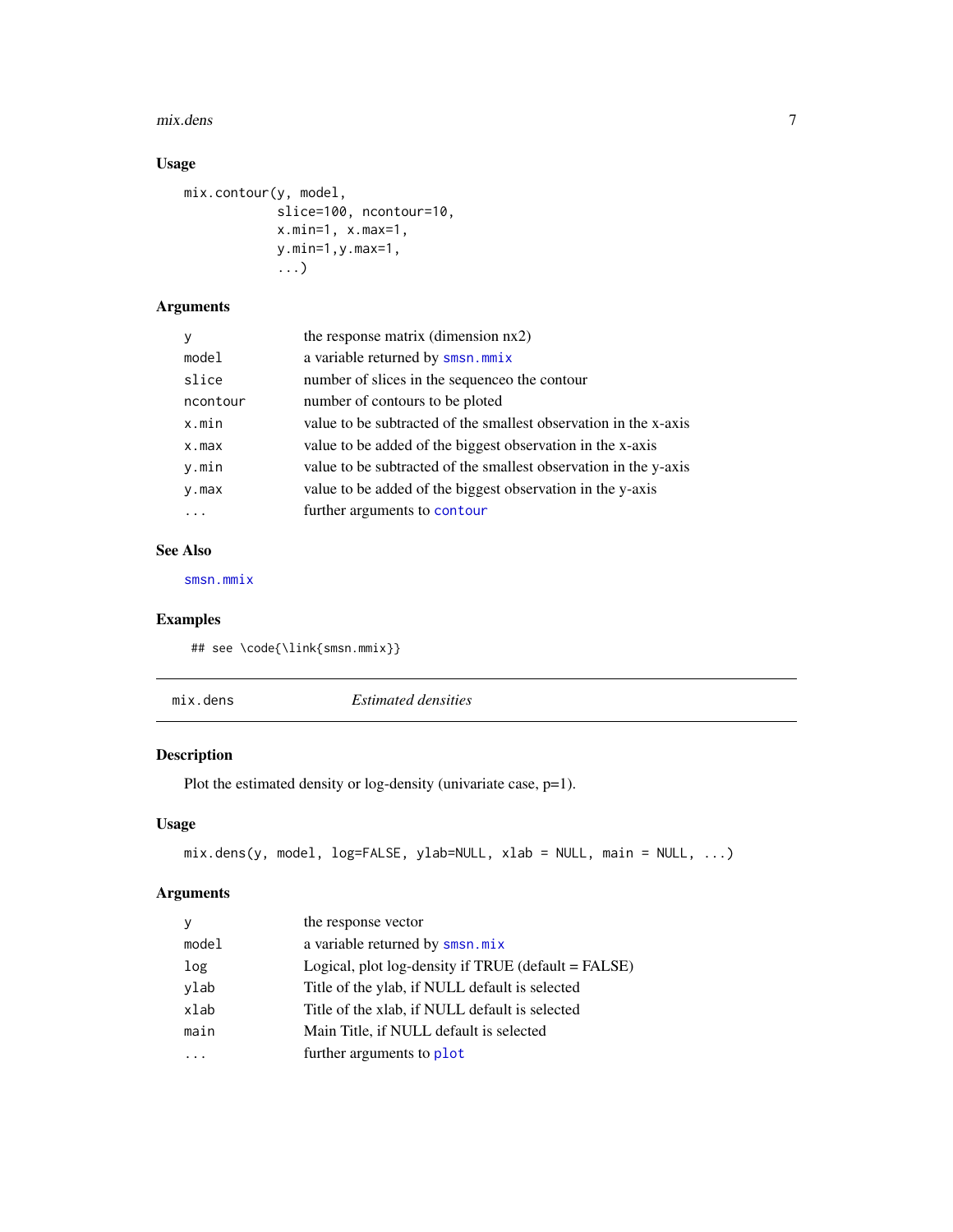### See Also

[smsn.mix](#page-11-1)

### Examples

```
## see \code{\link{bmi}} and \code{\link{smsn.mix}}
```
<span id="page-7-1"></span>mix.hist *Estimated densities*

### Description

Plot the histogram along with the estimated density (univariate case, p=1).

### Usage

mix.hist(y, model, breaks, main, col.hist, col.dens, ...)

### Arguments

|          | the response vector                    |
|----------|----------------------------------------|
| model    | a variable returned by smsn.mix        |
| breaks   | the same option in <i>histogram</i>    |
| main     | the same option in <i>histogram</i>    |
| col.hist | change the color of the histogram bars |
| col.dens | change the color of the density curve  |
|          | further arguments to hist              |

### See Also

[smsn.mix](#page-11-1)

### Examples

## see \code{\link{bmi}} and \code{\link{smsn.mix}}

<span id="page-7-0"></span>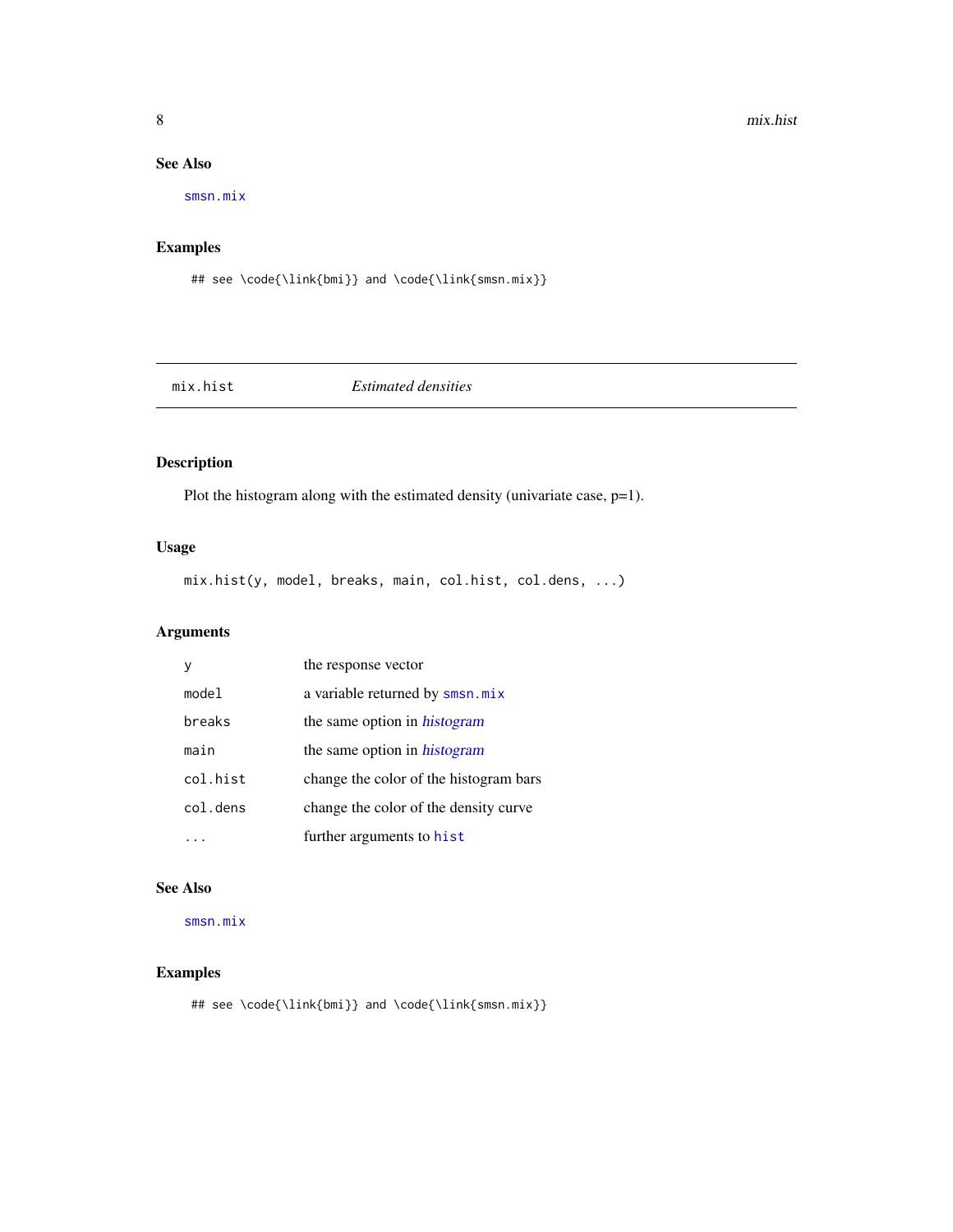<span id="page-8-0"></span>

Add lines of smsn estimated denisty or log-density in mix.dens plots (univariate case, p=1).

### Usage

```
mix.lines(y, model, log=FALSE, ...)
```
### Arguments

| <b>V</b> | the response vector                                 |
|----------|-----------------------------------------------------|
| model    | a variable returned by smsn.mix                     |
| log      | Logical, plot log-density if TRUE (default = FALSE) |
|          | further arguments to lines                          |

### See Also

[smsn.mix](#page-11-1)

### Examples

## see \code{\link{bmi}} and \code{\link{smsn.mix}}

| mix.print | Printing mix object |  |
|-----------|---------------------|--|
|-----------|---------------------|--|

### Description

Printing a smsn.mix object (univariate case, p=1)

### Usage

 $mix.print(model, digits = 3, ...)$ 

### Arguments

| model   | an object of class snsm.mix, see smsn.mix for details                                  |
|---------|----------------------------------------------------------------------------------------|
| digits  | rounding for tabular output on the console (default is to round to 3 decimal<br>place) |
| $\cdot$ | further arguments to <b>print</b>                                                      |

### See Also

[smsn.mix](#page-11-1)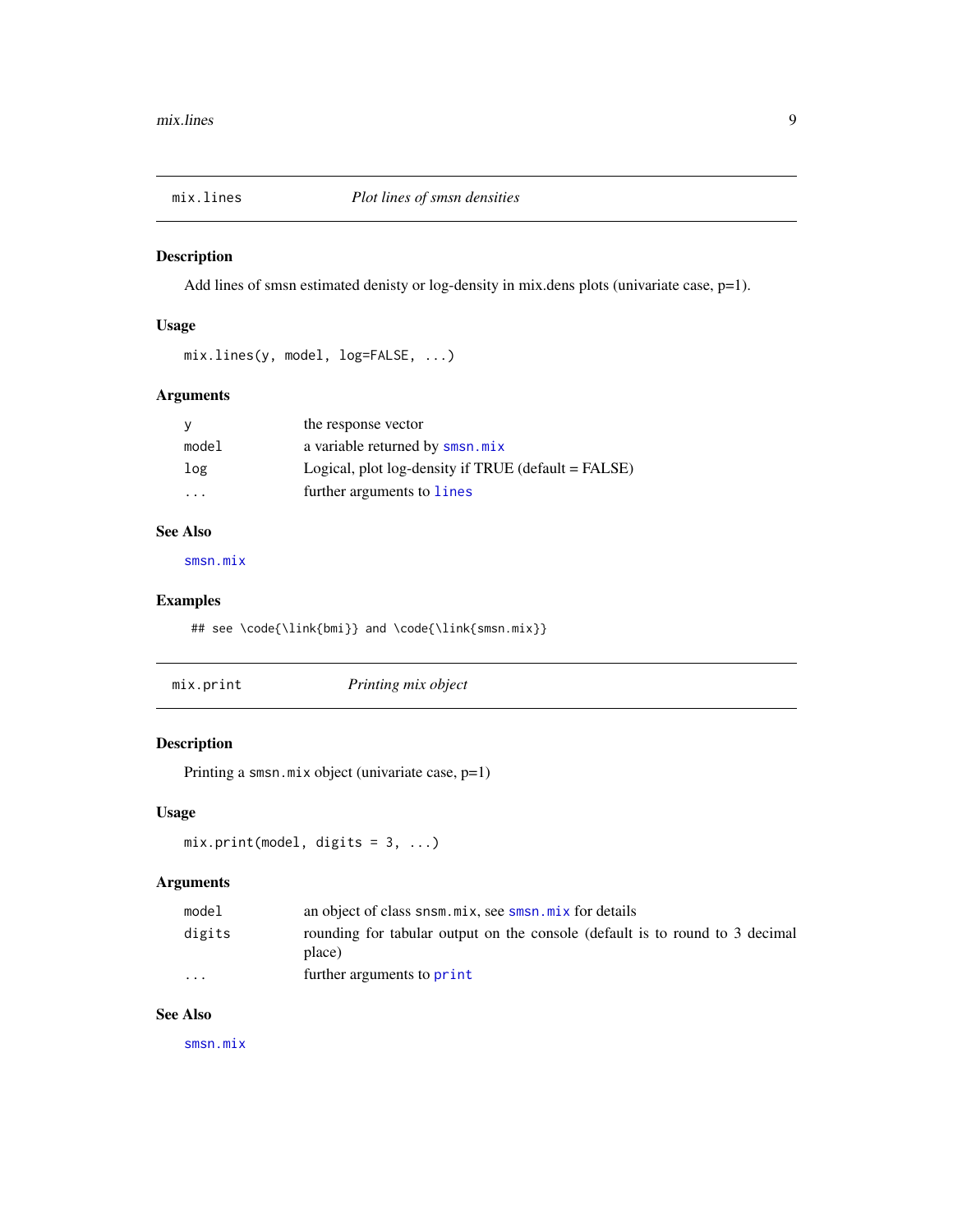<span id="page-9-0"></span>

Random generator of univariate FM-SMSN distributions.

### Usage

rmix(n, pii, family, arg, cluster=FALSE)

### Arguments

| n       | number of observations                                                                                                          |
|---------|---------------------------------------------------------------------------------------------------------------------------------|
| pii     | a vector of weights for the mixture (dimension of the number g of clusters).<br>Must sum to one!                                |
| family  | distribution family to be used in fitting ("t", "Skew.t", "Skew.cn", "Skew.slash",<br>"Skew.normal", "Normal")                  |
| arg     | a list with each entry containing a vector of size equal to the number of clusters<br>of the necessary parameters from a family |
| cluster | TRUE or FALSE if the true observations clusters must be returned.                                                               |

### Author(s)

Marcos Prates <marcosop@est.ufmg.br>, Victor Lachos <hlachos@ime.unicamp.br> and Celso Cabral <celsoromulo@gmail.com>

### See Also

[smsn.mix](#page-11-1)

```
## see \code{\link{smsn.mix}}
```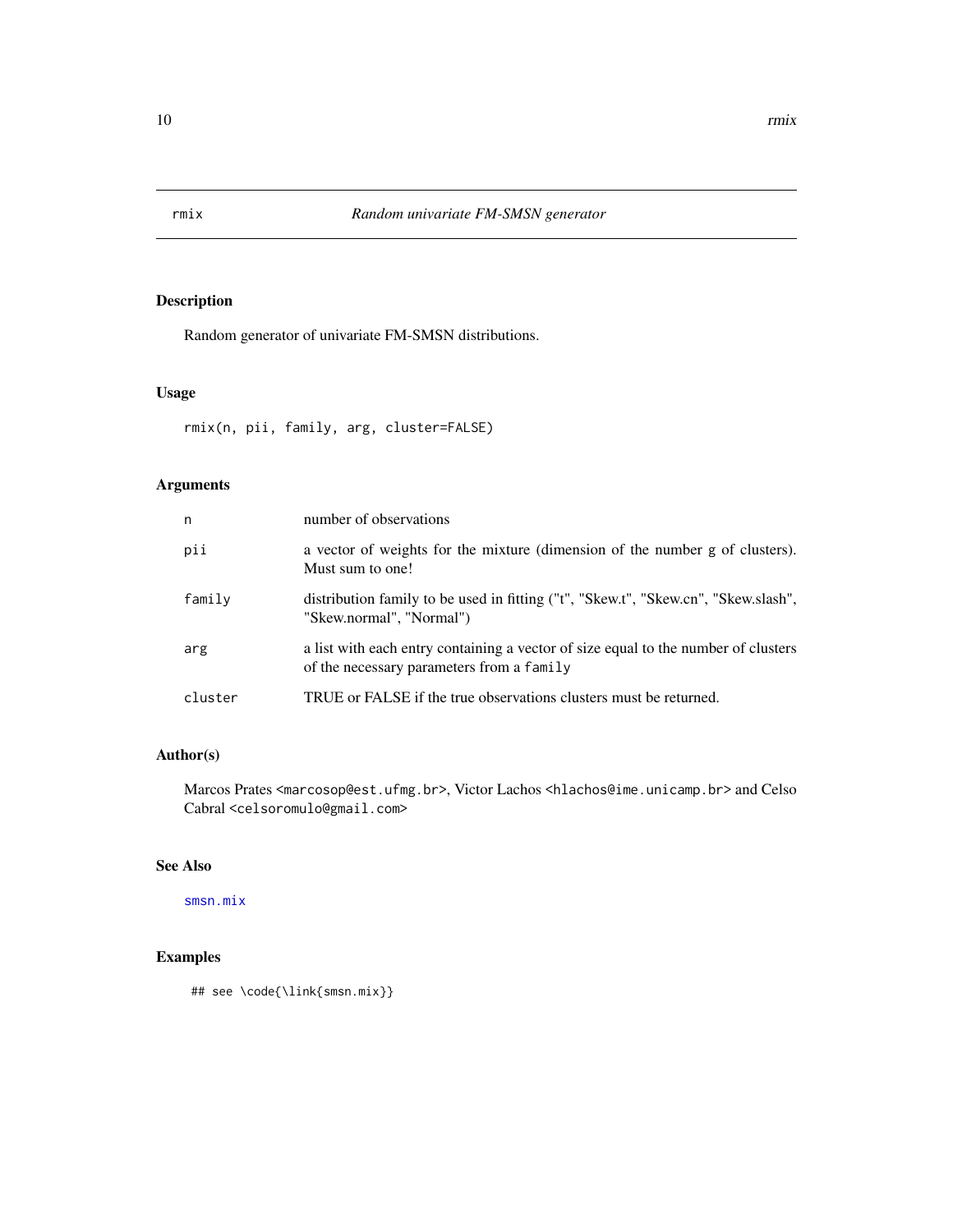<span id="page-10-1"></span><span id="page-10-0"></span>

Random generator of multivariate FM-SMSN distributions.

### Usage

rmmix(n, pii, family, arg, cluster=FALSE)

### Arguments

| n       | number of observations                                                                                         |
|---------|----------------------------------------------------------------------------------------------------------------|
| pii     | a vector of weights for the mixture (dimension of the number g of clusters).<br>Must sum to one!               |
| family  | distribution family to be used in fitting ("t", "Skew.t", "Skew.cn", "Skew.slash",<br>"Skew.normal", "Normal") |
| arg     | a list of g lists with each list containing the necessary parameters of the selected<br>family                 |
| cluster | TRUE or FALSE if the true observations clusters must be returned.                                              |

### Author(s)

Marcos Prates <marcosop@est.ufmg.br>, Victor Lachos <hlachos@ime.unicamp.br> and Celso Cabral <celsoromulo@gmail.com>

### See Also

[smsn.mmix](#page-13-1)

### Examples

## see \code{\link{smsn.mmix}}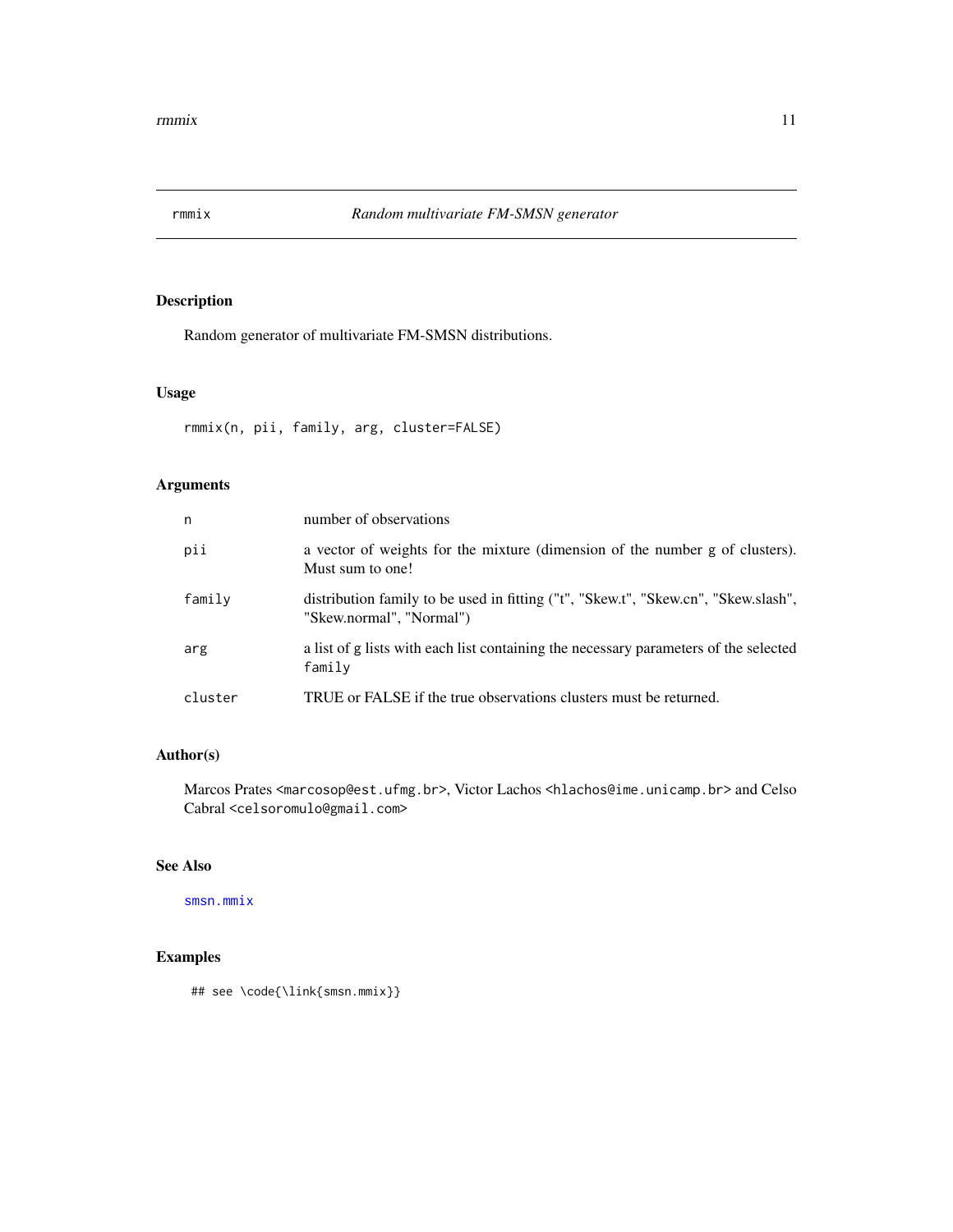<span id="page-11-1"></span><span id="page-11-0"></span>

Return EM algorithm output for FM-SMSN distributions (univaritate case, p=1).

### Usage

```
smsn.mix(y,
        nu, mu = NULL, sigma2 = NULL, shape = NULL, pii = NULL,
        g = NULL, get.init = TRUE,
        criteria = TRUE, group = FALSE, family = "Skew.normal",
        error = 0.00001, iter.max = 100, calc.in = TRUE, obs.pop = FALSE,
        kmeans.param = NULL)
```
### Arguments

| У            | the response vector                                                                                                                                                                                                |
|--------------|--------------------------------------------------------------------------------------------------------------------------------------------------------------------------------------------------------------------|
| nu           | the parameter of the scale variable (vector or scalar) of the SMSN family (kur-<br>tosis parameter). It is necessary to all distributions. For the "Skew.cn" must be<br>a vector of length 2 and values in $(0,1)$ |
| mu           | the vector of initial values (dimension g) for the location parameters                                                                                                                                             |
| sigma2       | the vector of initial values (dimension g) for the scale parameters                                                                                                                                                |
| shape        | the vector of initial values (dimension g) for the skewness parameters                                                                                                                                             |
| pii          | the vector of initial values (dimension g) for the weights for each cluster. Must<br>sum one!                                                                                                                      |
| g            | the number of cluster to be considered in fitting                                                                                                                                                                  |
| get.init     | if TRUE, the initial values are generated via k-means                                                                                                                                                              |
| criteria     | if TRUE, AIC, DIC, EDC and ICL will be calculated                                                                                                                                                                  |
| group        | if TRUE, the vector with the classification of the response is returned                                                                                                                                            |
| family       | distribution family to be used in fitting ("Skew.t", "t", "Skew.cn", "Skew.slash",<br>"slash", "Skew.normal", "Normal")                                                                                            |
| error        | the covergence maximum error                                                                                                                                                                                       |
| iter.max     | the maximum number of iterations of the EM algorithm. Default $= 100$                                                                                                                                              |
| calc.im      | if TRUE, the information matrix is calculated and the standard errors are re-<br>ported                                                                                                                            |
| obs.prob     | if TRUE, the posterior probability of each observation belonging to one of the g<br>groups is reported                                                                                                             |
| kmeans.param | a list with alternative parameters for the kmeans function when generating initial<br>values, list(iter.max = 10, n.start = 1, algorithm = "Hartigan-Wong")                                                        |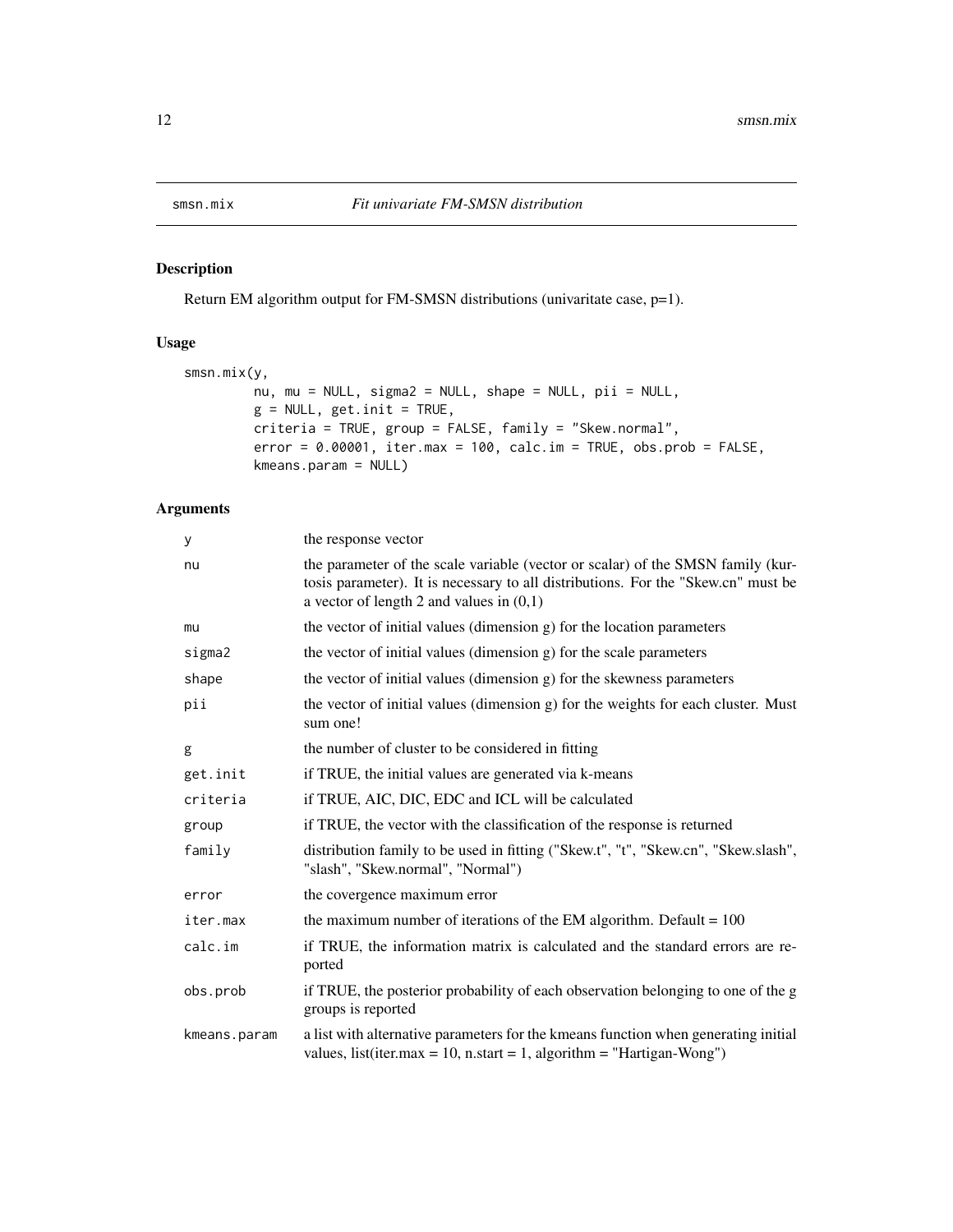#### <span id="page-12-0"></span>smsn.mix 13

#### Value

Estimated values of the location, scale, skewness and kurtosis parameter.

### Author(s)

Marcos Prates <marcosop@est.ufmg.br>, Victor Lachos <hlachos@ime.unicamp.br> and Celso Cabral <celsoromulo@gmail.com>

### References

Rodrigo M. Basso, Victor H. Lachos, Celso R. B. Cabral, Pulak Ghosh (2010). "Robust mixture modeling based on scale mixtures of skew-normal distributions". Computational Statistics and Data Analysis, 54, 2926-2941. doi: 10.1016/j.csda.2009.09.031

Marcos Oliveira Prates, Celso Romulo Barbosa Cabral, Victor Hugo Lachos (2013)."mixsmsn: Fitting Finite Mixture of Scale Mixture of Skew-Normal Distributions". Journal of Statistical Software, 54(12), 1-20., URL https://doi.org/10.18637/jss.v054.i12.

### See Also

[mix.hist](#page-7-1), [im.smsn](#page-4-1) and [smsn.search](#page-16-1)

```
mu1 <- 5; mu2 <- 20; mu3 <- 35
sigma2.1 <- 9; sigma2.2 <- 16; sigma2.3 <- 9
lambda1 <- 5; lambda2 <- -3; lambda3 <- -6
nu = 5mu < -c(mu1,mu2,mu3)
sigma2 <- c(sigma2.1,sigma2.2,sigma2.3)
shape <- c(lambda1,lambda2,lambda3)
pii <- c(0.5,0.2,0.3)
arg1 = c(mu1, sigma2.1, lambda1, nu)arg2 = c(mu2, sigma2.2, lambda2, nu)arg3 = c(mu3, sigma2.3, lambda3, nu)y <- rmix(n=1000, p=pii, family="Skew.t", arg=list(arg1,arg2,arg3))
## Not run:
par(mfrow=c(1,2))
## Normal fit
Norm.analysis <- smsn.mix(y, nu = 3, g = 3, get.init = TRUE, criteria = TRUE,
                          group = TRUE, family = "Normal", calc.im=FALSE)
mix.hist(y,Norm.analysis)
mix.print(Norm.analysis)
mix.dens(y,Norm.analysis)
## Skew Normal fit
Snorm.analysis <- smsn.mix(y, nu = 3, g = 3, get.init = TRUE, criteria = TRUE,
                           group = TRUE, family = "Skew.normal", calc.im=FALSE)
mix.hist(y,Snorm.analysis)
```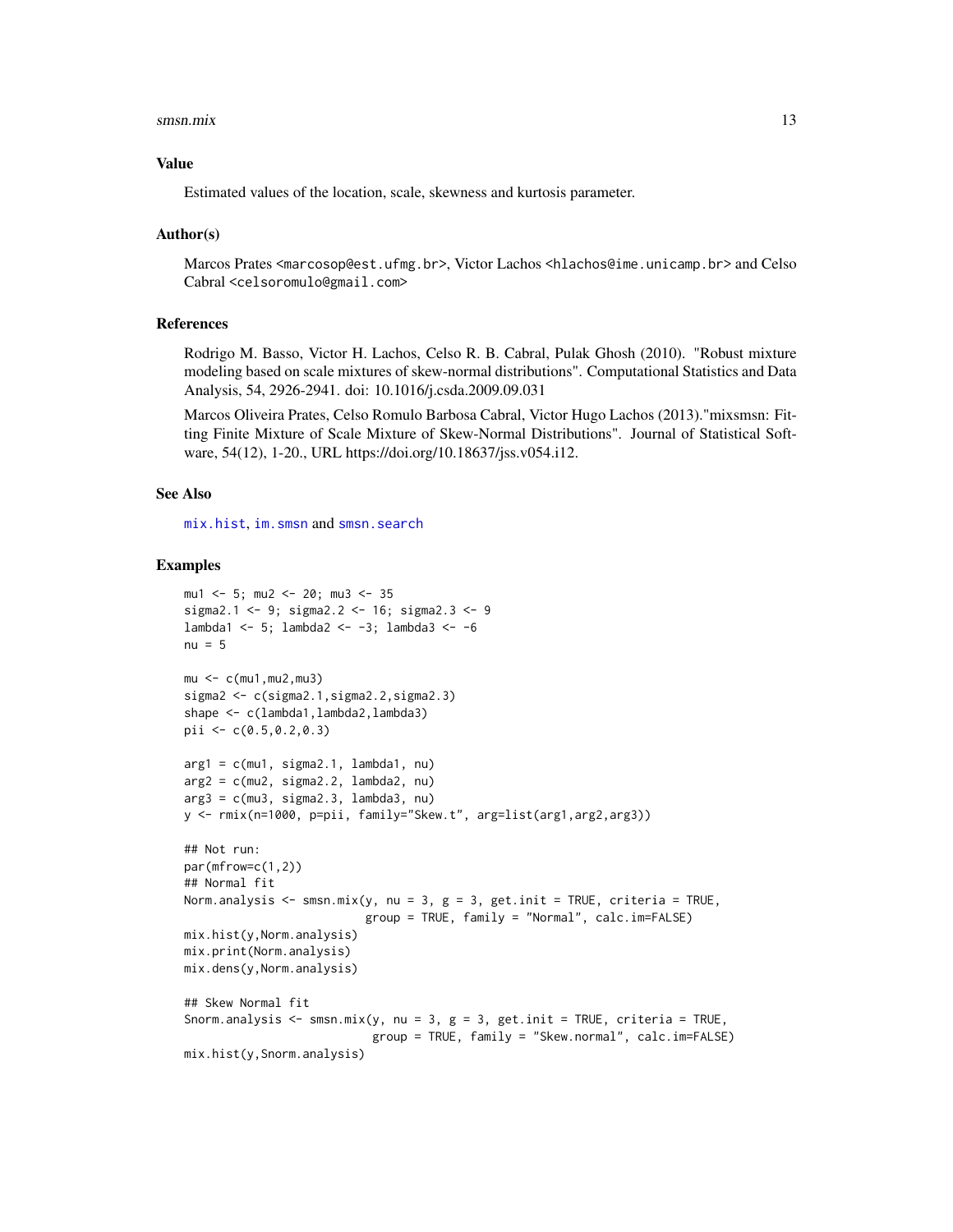```
mix.print(Snorm.analysis)
mix.dens(y,Snorm.analysis)
## t fit
t.analysis <- smsn.mix(y, nu = 3, g = 3, get.init = TRUE, criteria = TRUE,
                        group = TRUE, family = "t", calc.im=FALSE)
mix.hist(y,t.analysis)
mix.print(t.analysis)
mix.dens(y,t.analysis)
## Skew t fit
St.analysis <- smsn.mix(y, nu = 3, g = 3, get.init = TRUE, criteria = TRUE,
                        group = TRUE, family = "Skew.t", calc.im=FALSE)
mix.hist(y,St.analysis)
mix.print(St.analysis)
mix.dens(y,St.analysis)
## Skew Contaminated Normal fit
Scn.analysis <- smsn.mix(y, nu = c(0.3, 0.3), g = 3, get.init = TRUE, criteria = TRUE,
                         group = TRUE, family = "Skew.cn", calc.im=FALSE)
mix.hist(y,Scn.analysis)
mix.print(Scn.analysis)
mix.dens(y,Scn.analysis)
par(mfrow=c(1,1))
mix.dens(y,Norm.analysis)
mix.lines(y,Snorm.analysis,col="green")
mix.lines(y,t.analysis,col="red")
mix.lines(y,St.analysis,col="blue")
mix.lines(y,Scn.analysis,col="grey")
## End(Not run)
```
<span id="page-13-1"></span>smsn.mmix *Fit multivariate FM-SMSN distributions.*

#### Description

Return EM algorithm output for multivariate FM-SMSN distributions.

### Usage

```
smsn.mmix(y, nu=1,
         mu = NULL, Sigma = NULL, shape = NULL, pii = NULL,
          g = NULL, get.init = TRUE, criteria = TRUE,
         group = FALSE, family = "Skew.normal",
          error = 0.0001, iter.max = 100, uni.Gama = FALSE,
          calc.im=FALSE, obs.prob = FALSE, kmeans.param = NULL)
```
<span id="page-13-0"></span>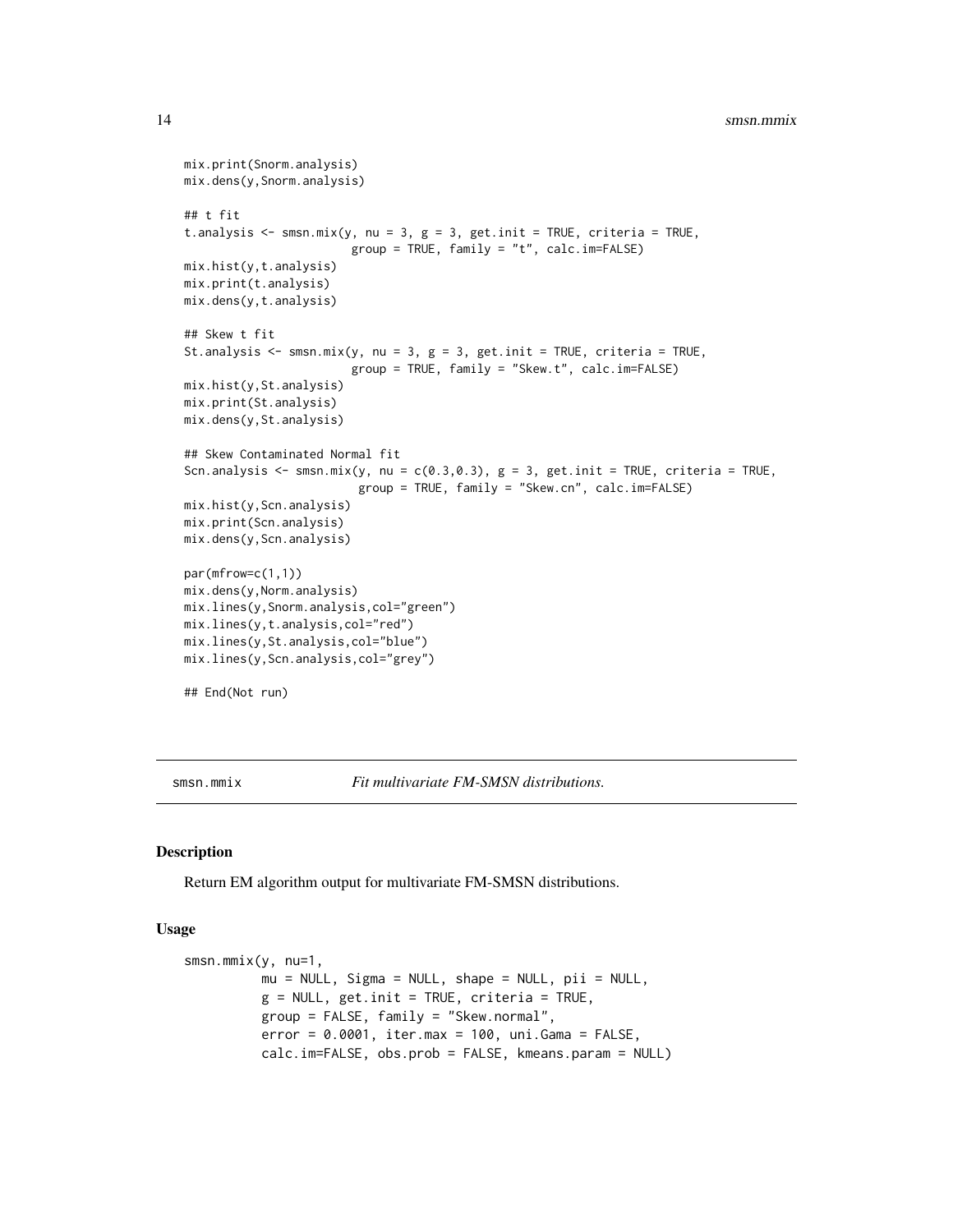#### smsn.mmix 15

### Arguments

| У            | the response matrix (dimension nxp)                                                                                                                                                                                |
|--------------|--------------------------------------------------------------------------------------------------------------------------------------------------------------------------------------------------------------------|
| nu           | the parameter of the scale variable (vector or scalar) of the SMSN family (kur-<br>tosis parameter). It is necessary to all distributions. For the "Skew.cn" must be<br>a vector of length 2 and values in $(0,1)$ |
| mu           | a list of g arguments of vectors of initial values (dimension p) for the location<br>parameters                                                                                                                    |
| Sigma        | a list of g arguments of matrices of initial values (dimension pxp) for the scale<br>parameters                                                                                                                    |
| shape        | a list of g arguments of vectors of initial values (dimension p)for the skewness<br>parameters                                                                                                                     |
| pii          | the vector of initial values (dimension g) for the weights for each cluster. Must<br>sum one!                                                                                                                      |
| g            | the number of cluster to be considered in fitting                                                                                                                                                                  |
| get.init     | if TRUE, the initial values are generated via k-means                                                                                                                                                              |
| criteria     | if TRUE, log-likelihood (logLik), AIC, DIC, EDC and ICL will be calculated                                                                                                                                         |
| group        | if TRUE, the vector with the classification of the response is returned                                                                                                                                            |
| family       | distribution famility to be used in fitting ("Skew.t", "t", "Skew.cn", "Skew.slash",<br>"slash", "Skew.normal", "Normal")                                                                                          |
| error        | the covergence maximum error                                                                                                                                                                                       |
| iter.max     | the maximum number of iterations of the EM algorithm. Default $= 100$                                                                                                                                              |
| uni.Gama     | if TRUE, the Gamma parameters are restricted to be the same for all clusters                                                                                                                                       |
| calc.im      | if TRUE, the information matrix is calculated and the starndard erros are re-<br>ported                                                                                                                            |
| obs.prob     | if TRUE, the posterior probability of each observation belonging to one of the g<br>groups is reported                                                                                                             |
| kmeans.param | a list with alternative parameters for the kmeans function when generating initial<br>values, list(iter.max = 10, n.start = 1, algorithm = "Hartigan-Wong")                                                        |

### Value

Estimated values of the location, scale, skewness and kurtosis parameter. Note: The scale parameters estimated are relative to the entries of the squae root matrix of Sigma.

### Author(s)

Marcos Prates <marcosop@est.ufmg.br>, Victor Lachos <hlachos@ime.unicamp.br> and Celso Cabral <celsoromulo@gmail.com>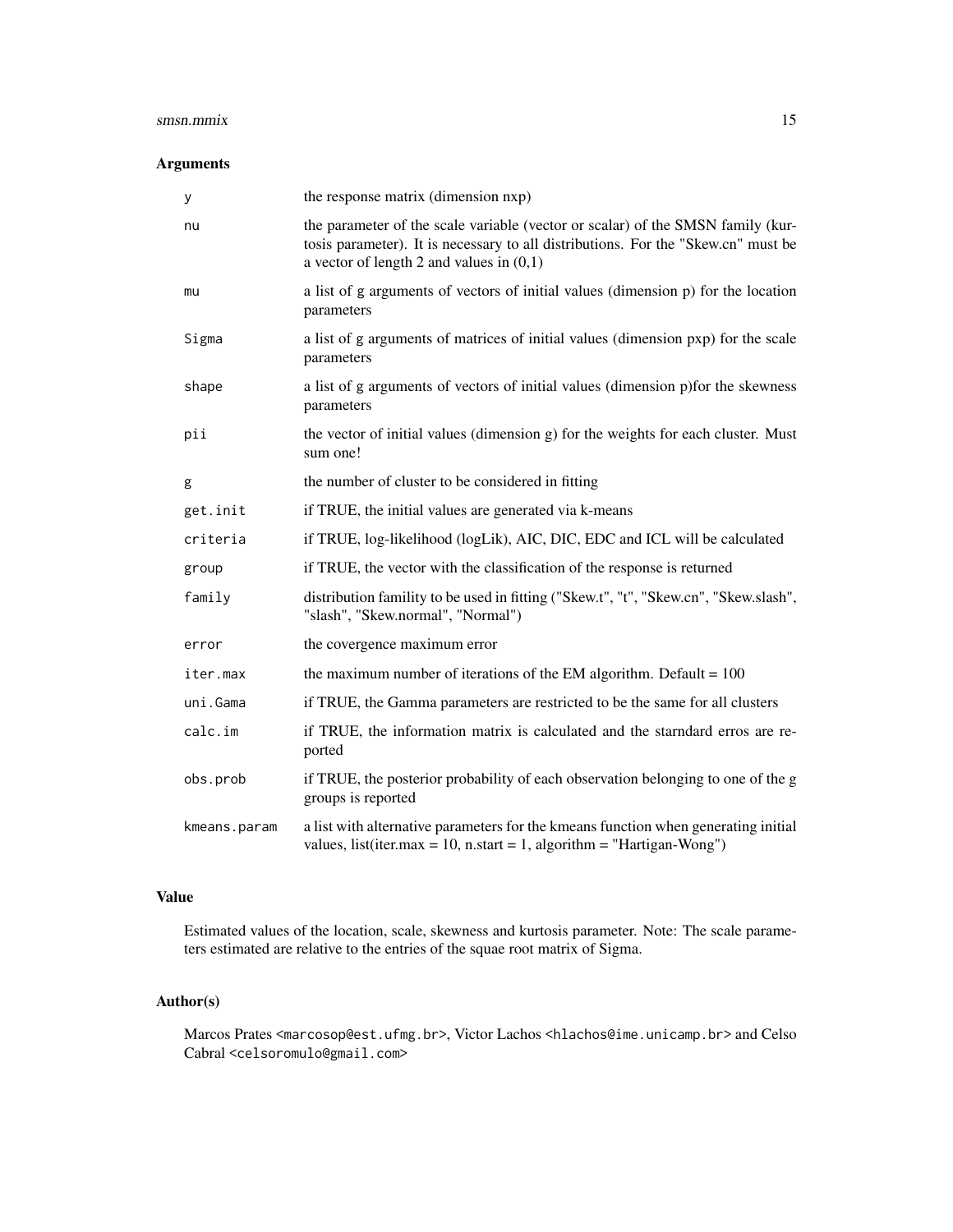### References

Cabral, C. R. B., Lachos, V. H. and Prates, M. O. (2012). "Multivariate Mixture Modeling Using Skew-Normal Independent Distributions". *Computational Statistics & Data Analysis*, 56, 126-142, doi:10.1016/j.csda.2011.06.026.

Marcos Oliveira Prates, Celso Romulo Barbosa Cabral, Victor Hugo Lachos (2013)."mixsmsn: Fitting Finite Mixture of Scale Mixture of Skew-Normal Distributions". Journal of Statistical Software, 54(12), 1-20., URL https://doi.org/10.18637/jss.v054.i12.

### See Also

[mix.contour](#page-5-1), [rmmix](#page-10-1) and [smsn.search](#page-16-1)

```
mu1 < -c(0, 0)Sigma1 <- matrix(c(3,1,1,3), 2,2)
shape1 <-c(4,4)nu1 <-4mu2 < -c(5,5)Sigma2 <- matrix(c(2,1,1,2), 2,2)shape2 <-c(2,2)nu2 < -4pii<-c(0.6,0.4)
arg1 = list(mu=mu1, Sigma=Sigma1, shape=shape1, nu=nu1)
arg2 = list(mu=mu2, Sigma=Sigma2, shape=shape2, nu=nu2)
y \leq r mmix(n= 500, p = \pi i, "Skew.t", list(arg1,arg2))
## Not run:
## Normal fit giving intial values
mu <- list(mu1,mu2)
Sigma <- list(Sigma1,Sigma2)
shape <- list(shape1,shape2)
pii <- c(0.6, 0.4)Norm.analysis <- smsn.mmix(y, nu=3, mu=mu, Sigma=Sigma, shape=shape, pii = pii,
                           criteria = TRUE, g=2, get.init = FALSE, group = TRUE,
                           family = "Normal")
mix.contour(y,Norm.analysis)
## Normal fit
Norm.analysis \leq smsn.mmix(y, nu=3, g=2, get.init = TRUE, criteria = TRUE,
                           group = TRUE, family = "Normal")
mix.contour(y,Norm.analysis)
## Normal fit with a unique Gamma
Norm.analysis <- smsn.mmix(y, nu=3, g=2, get.init = TRUE, criteria = TRUE,
                           group = TRUE, family = "Normal", uni.Gama = TRUE)
```
<span id="page-15-0"></span>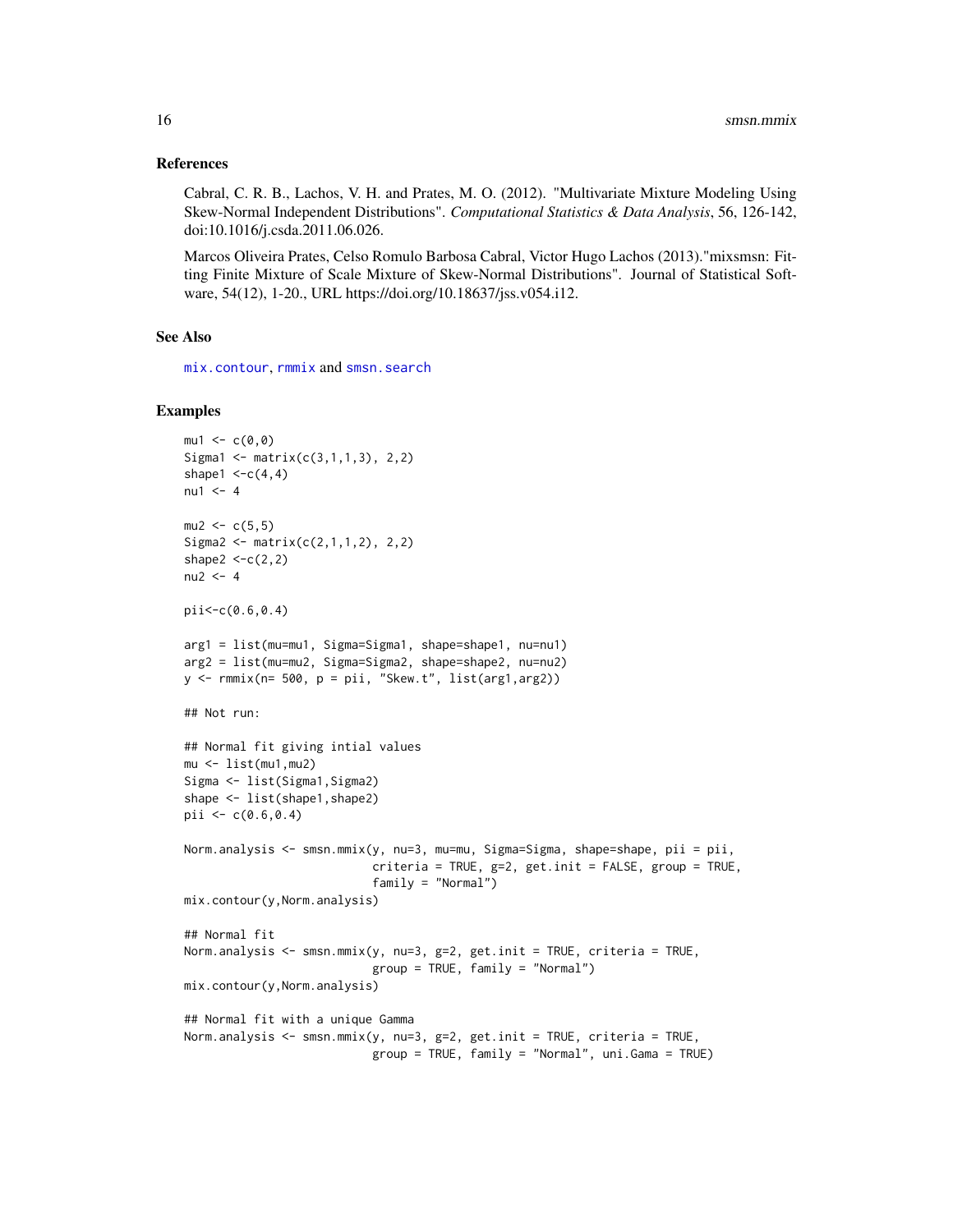#### <span id="page-16-0"></span>smsn.search 17

```
mix.contour(y,Norm.analysis)
## Skew Normal fit
Snorm.analysis <- smsn.mmix(y, nu=3, g=2, get.init = TRUE, criteria = TRUE,
                            group = TRUE, family = "Skew.normal")
mix.contour(y,Snorm.analysis)
## t fit
t.analysis <- smsn.mmix(y, nu=3, g=2, get.init = TRUE, criteria = TRUE,
                         group = TRUE, family = "t")mix.contour(y,t.analysis)
## Skew t fit
St.analysis <- smsn.mmix(y, nu=3, g=2, get.init = TRUE, criteria = TRUE,
                         group = TRUE, family = "Skew.t")
mix.contour(y,St.analysis)
## Skew Contaminated Normal fit
Scn.analysis <- smsn.mmix(y, nu=c(0.1,0.1), g=2, get.init = TRUE, criteria = TRUE,
                          group = TRUE, family = "Skew.cn",error=0.01)
mix.contour(y,Scn.analysis)
## Skew Contaminated Normal fit
Sslash.analysis <- smsn.mmix(y, nu=3, g=2, get.init = TRUE, criteria = TRUE,
                             group = TRUE, family = "Skew.slash", error=0.1)
mix.contour(y,Sslash.analysis)
## End(Not run)
```
<span id="page-16-1"></span>smsn.search *Find the best number of cluster for a determined data set.*

### Description

Search for the best fitting for number of cluster from g.min to g.max for a selected family and criteria for both univariate and multivariate distributions.

#### Usage

```
smsn.search(y, nu,
           g.min = 1, g.max = 3,family = "Skew.normal", criteria = "bic",
           error = 0.0001, iter.max = 100,
           calc.in = FALSE, uni.Gama = FALSE, kmeans.param = NULL, ...)
```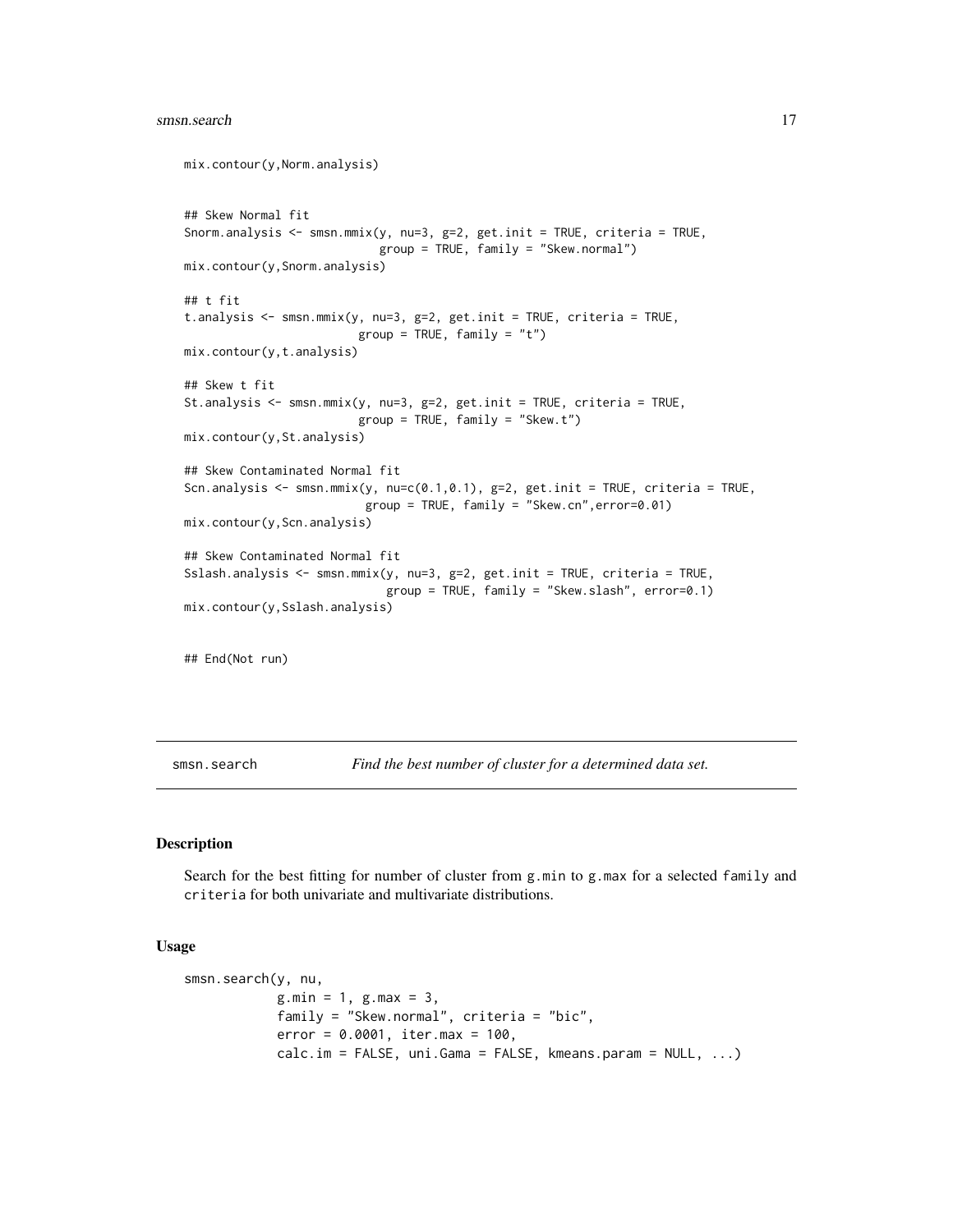### <span id="page-17-0"></span>Arguments

| У            | the response vector(matrix)                                                                                                                                                                                        |
|--------------|--------------------------------------------------------------------------------------------------------------------------------------------------------------------------------------------------------------------|
| nu           | the parameter of the scale variable (vector or scalar) of the SMSN family (kur-<br>tosis parameter). It is necessary to all distributions. For the "Skew.cn" must be<br>a vector of length 2 and values in $(0,1)$ |
| g.min        | the minimum number of cluster to be modeled                                                                                                                                                                        |
| g.max        | the maximum number of cluster to be modeled                                                                                                                                                                        |
| family       | distribution famility to be used in fitting ("t", "Skew.t", "Skew.nc", "Skew.slash",<br>"Skew.normal", "Normal")                                                                                                   |
| criteria     | the selection criteria method to be used ("aic", "bic", "edc", "icl")                                                                                                                                              |
| error        | the covergence maximum error                                                                                                                                                                                       |
| iter.max     | the maximum number of iterations of the EM algorithm                                                                                                                                                               |
| calc.in      | if TRUE, the information matrix is calculated and the starndard erros are reported                                                                                                                                 |
| uni.Gama     | if TRUE, the Gamma parameters are restricted to be the same for all clusters<br>(Only valid in the multivariate case, $p>1$ )                                                                                      |
| kmeans.param | a list with alternative parameters for the kmeans function when generating initial<br>values, list(iter.max = 10, n.start = 1, algorithm = "Hartigan-Wong")                                                        |
| $\ddotsc$    | other parameters for the hist function                                                                                                                                                                             |

### Value

Estimated values of the location, scale, skewness and kurtosis parameter from the optimum number of clusters.

### Author(s)

Marcos Prates <marcosop@est.ufmg.br>, Victor Lachos <hlachos@ime.unicamp.br> and Celso Cabral <celsoromulo@gmail.com>

### See Also

[smsn.mix](#page-11-1) and [smsn.mmix](#page-13-1)

```
## see \code{\link{bmi}} and \code{\link{faithful}}
```